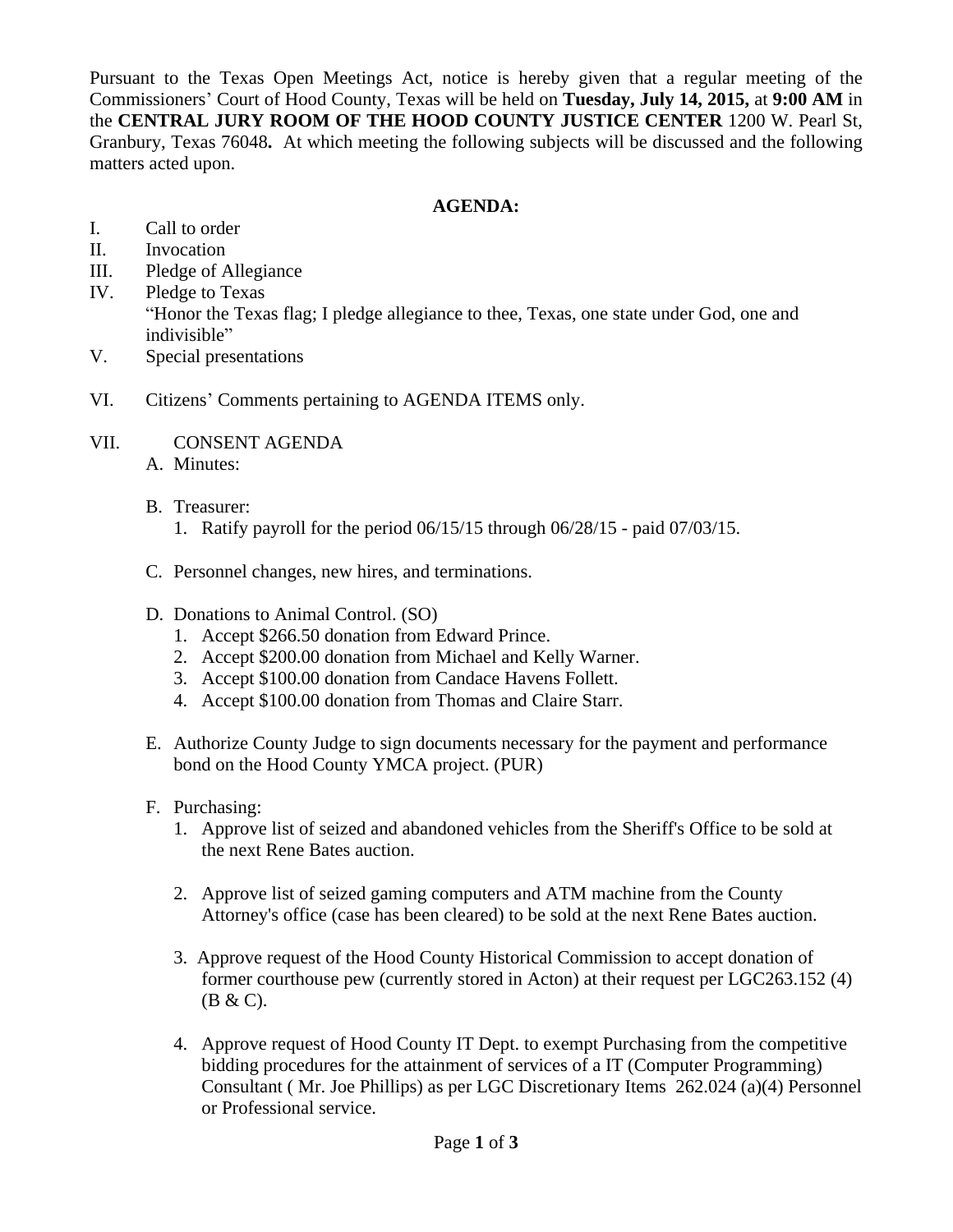- 5. Approve list of Large Road Operations equipment to be declared as surplus salvage and auctioned at the next Richey Brothers auction and allow County Judge to sign auction contract papers.
- VIII. BUSINESS TO BE DISCUSSED AND CONSIDERED FOR APPROVAL:

## A. **SUBDIVISIONS, ROADS AND PLATS**

- **1. Road Operations – no items.**
	- **2. Development and Compliance – no items.**

## B**. BUDGET AND FINANCE (AUD)**

- 1. Consider budget line item amendments for the period June 16, 2015, through July 6, 2015, and take appropriate action.
- 2. Consider payment of bills for the period June 16, 2015, through July 6, 2015, and take appropriate action.

## C. **MISCELLANEOUS**:

- 1. Sheriff's Office:
	- a. Consider and take appropriate action regarding the request from Sheriff's Office to use the dispatcher overtime money to pay for part time for dispatch. (SO)
	- b. Discuss and take action on moving dispatchers from 8 hour shifts to 12 hour shifts. (SO)
- 2. Consider and take appropriate action regarding renewal of the CareFlite contract with Hood County. (PER)
- 3. Consider and take appropriate action regarding request for additional funds for 010- 5100-35100. (MAINT)
- 4. Consider and take appropriate action to authorize County Judge to sign agreement with CDWG to begin network infrastructure overhaul project. (Fund 55)(Approved for \$350,000.00 in Commissioners' Court on October 14, 2014) (IT)
- 5. Public forum to discuss Hood County Library issues. (COM P2, COM P3)
- 6. Convene into closed session under Texas Government Code § 551.071 to consult with county attorney concerning pending or contemplated litigation. (CA) a. Reconvene into open session.

# **ADJOURN**

#### **\_\_\_\_\_\_\_\_\_\_\_\_\_\_\_\_\_\_\_\_\_\_\_\_\_\_\_\_\_\_\_\_\_\_\_\_\_\_\_\_\_ DARRELL COCKERHAM, COUNTY JUDGE**

**Notice of meeting/agenda posted at Hood County Courthouse Building (Outside Bulletin Board), 100 E. Pearl St., Granbury, Texas, on July 9 2015, at 4:00 PM by M. Sutton.**

**NOTICE**

**Policy of Non-Discrimination on the Basis of Disability**

County of Hood does not discriminate on the basis of disability in the admission or access to, or treatment or employment in, its programs or activities. Personnel Director, Personnel and Governmental Affairs Dept. 1414 W. Pearl St., Granbury, Texas 76048, phone 817-408-3450 has been designated to coordinate compliance with the non-discrimination requirements in Section 35.107 of the Department of Justice regulations.